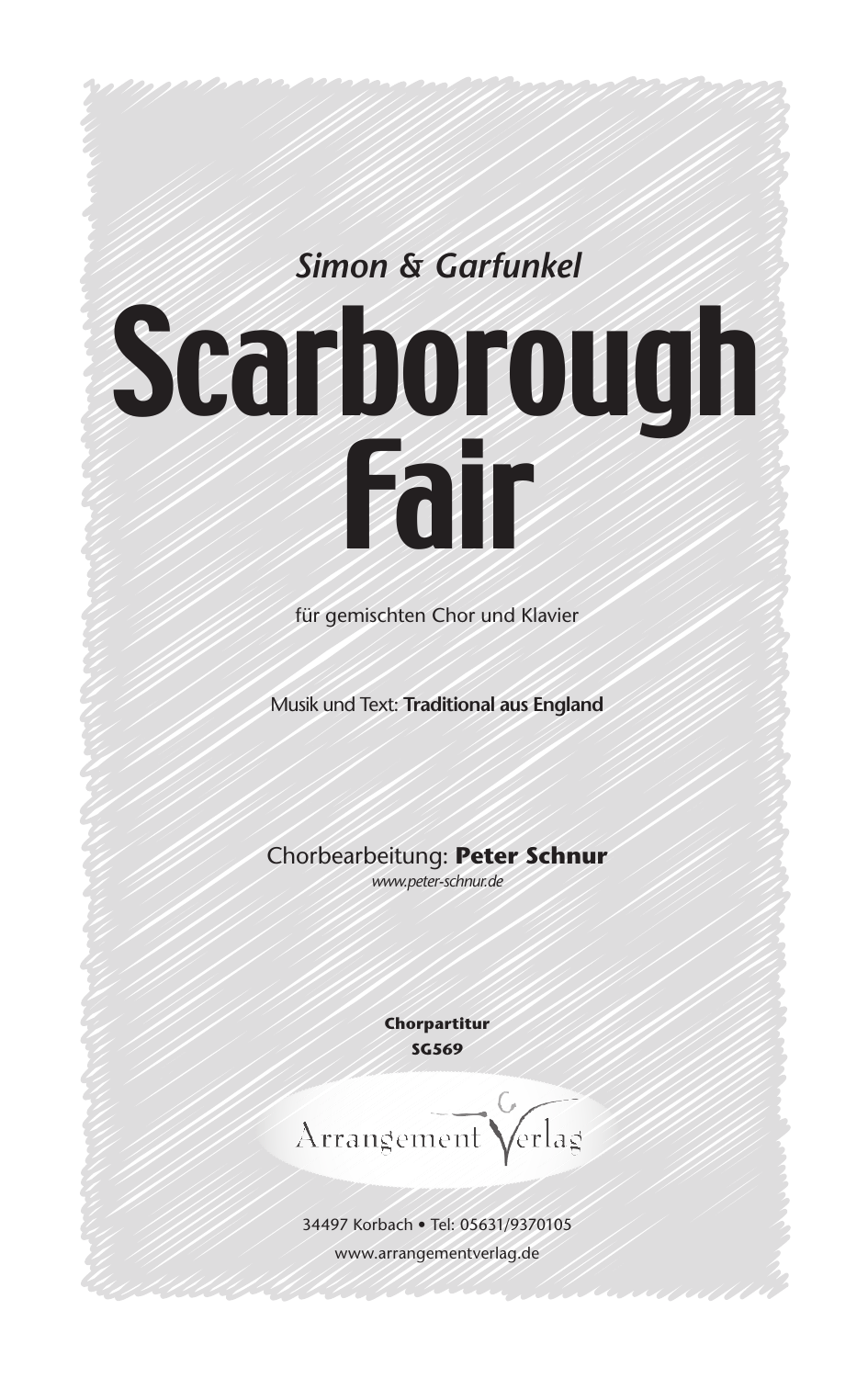## *Simon & Garfunkel* Scarborough Fair

Musik und Text: **Traditional aus England** Arrangiert für gemischten Chor mit Klavier von **Peter Schnur** *(www.peter-schnur.de)*





© 2011 by Arrangement Verlag, Korbach, Tel.: 05631/9370105 **Fotokopieren wird strafrechtlich verfolgt!** SG569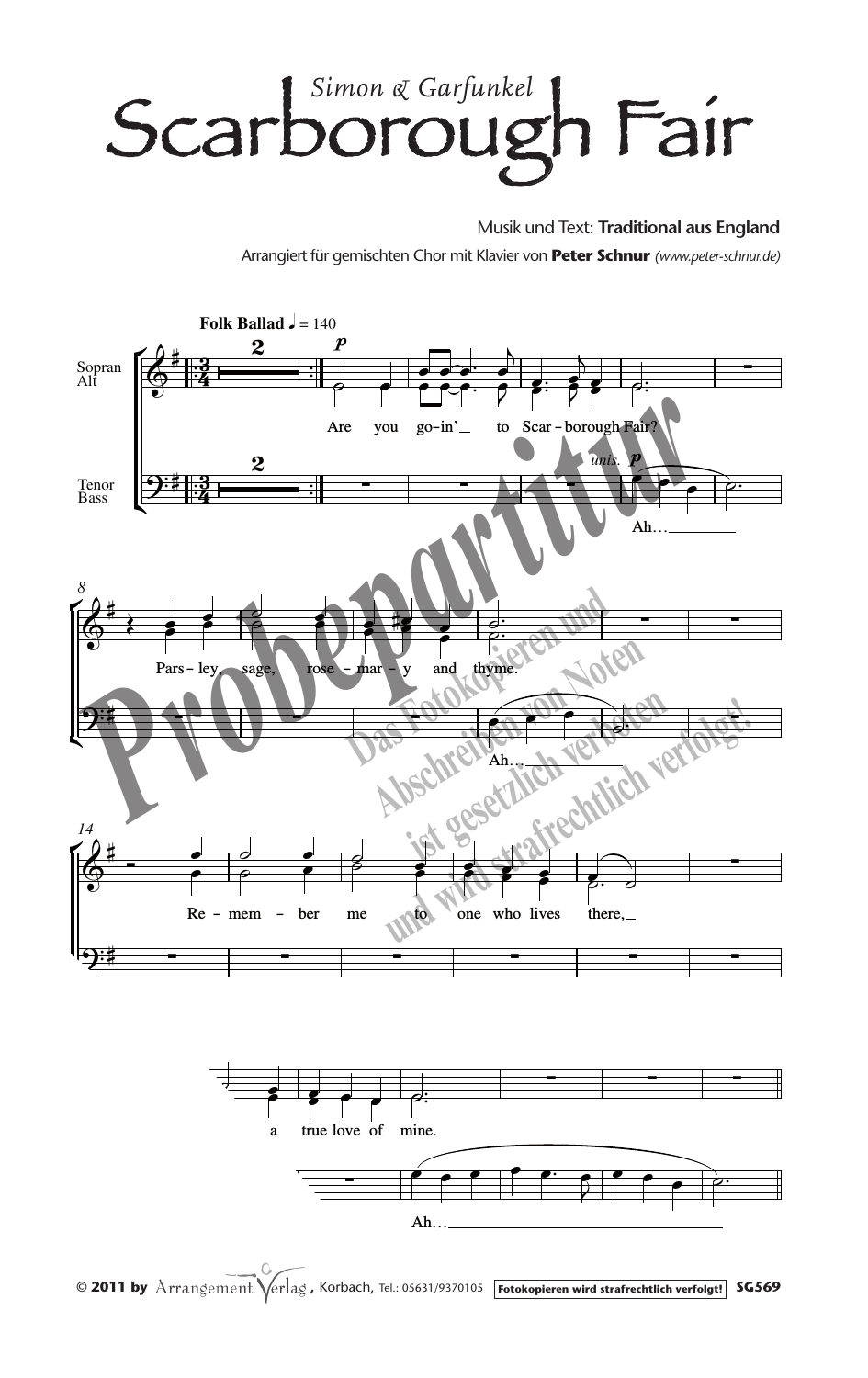